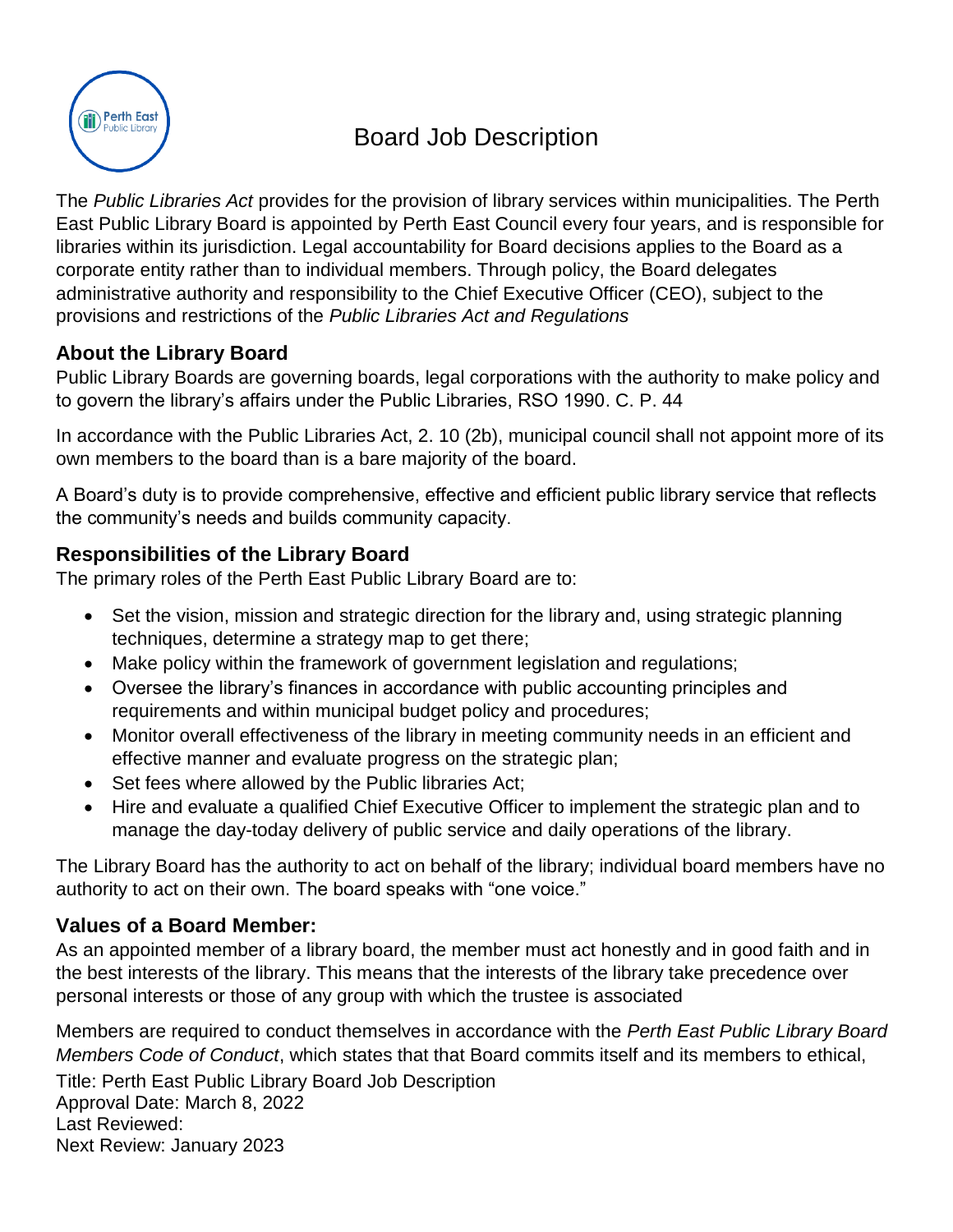businesslike and lawful conduct, including proper use of authority and appropriate decorum when acting as Board members. The Perth East public Library believes that it is the right of all employees, Board members, volunteers and any person having a relationship with the Library be treated with dignity and respect. The library is committed to providing a working environment that promotes mutual respect, provides equal opportunities and is free from harassment.

## **Board Member Roles & Responsibilities**

Along with the governance, legal and fiscal roles, Library Board members are expected to support and participate in the community engagement by;

- Establishing the library as an essential community service;
- Building community pride in the library;
- Advocating the library's role in the community;
- Maintaining an open dialogue with the community;
- Building strong relationships with Municipal Council;
- Being aware of the municipal planning context; and
- Developing strategic partnerships with community groups and leaders.

In order to fulfill the above, the Perth Eat Public Library requires a well-rounded Library Board with competent, experienced trustees. The trustee's job is not an easy one: it requires the ability to work towards a vision and to think in broad, future oriented terms while maintaining a commitment to vision. A good trustee keeps the overall vision, mission and value promise in mind while acting strategically.

## **Essential Competencies & Qualifications**

The person appointed to the Library Board must be:

- A Canadian citizen:
- At least 18 years old:
- A resident of Perth East; and
- Not employed by the Library Board or the Municipality

The essential core competences and qualifications for a Perth East Public Library Trustee are:

- Conviction that the public library provides a unique and essential service to Perth East community
- Commitment to the Township of Perth East and the township's residents through active service to the community;
- Leadership experience;
- Business acumen:
- Ability to seek and listen to input from all stakeholders
- Ability to approach people and problems with an open mind;

Title: Perth East Public Library Board Job Description Approval Date: March 8, 2022 Last Reviewed: Next Review: January 2023